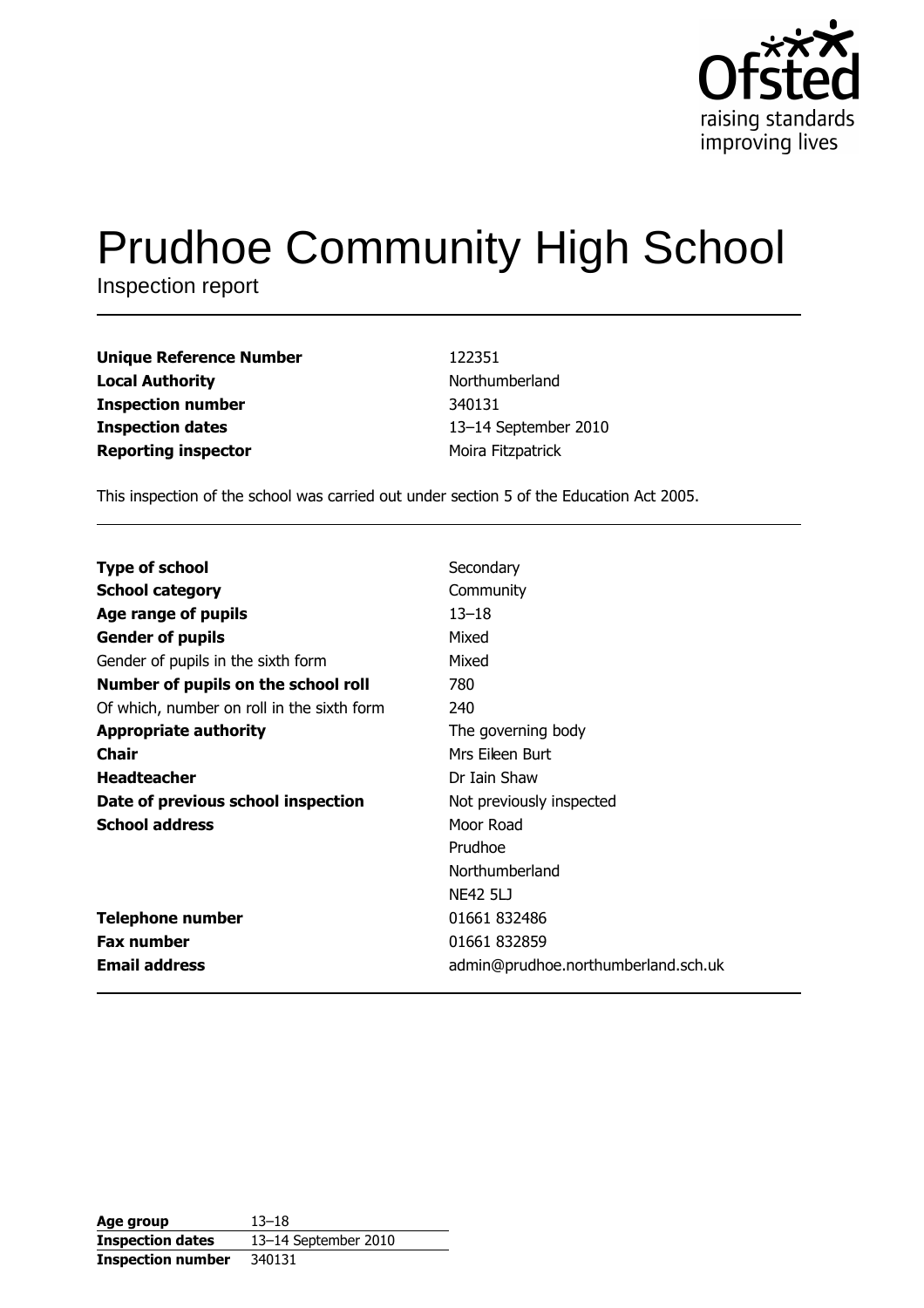The Office for Standards in Education, Children's Services and Skills (Ofsted) regulates and inspects to achieve excellence in the care of children and young people, and in education and skills for learners of all ages. It regulates and inspects childcare and children's social care, and inspects the Children and Family Court Advisory Support Service (Cafcass), schools, colleges, initial teacher training, work-based learning and skills training, adult and community learning, and education and training in prisons and other secure establishments. It assesses council children's services, and inspects services for looked after children, safeguarding and child protection.

Further copies of this report are obtainable from the school. Under the Education Act 2005, the school must provide a copy of this report free of charge to certain categories of people. A charge not exceeding the full cost of reproduction may be made for any other copies supplied.

If you would like a copy of this document in a different format, such as large print or Braille, please telephone 0300 1234 234, or email enquiries@ofsted.gov.uk.

You may copy all or parts of this document for non-commercial educational purposes, as long as you give details of the source and date of publication and do not alter the documentation in any way.

To receive regular email alerts about new publications, including survey reports and school inspection reports, please visit our website and go to 'Subscribe'.

Royal Exchange Buildings St Ann's Square Manchester **M2 7I A** T: 0300 1234 234 Textphone: 0161 618 8524 E: enquiries@ofsted.gov.uk W: www.ofsted.gov.uk © Crown copyright 2010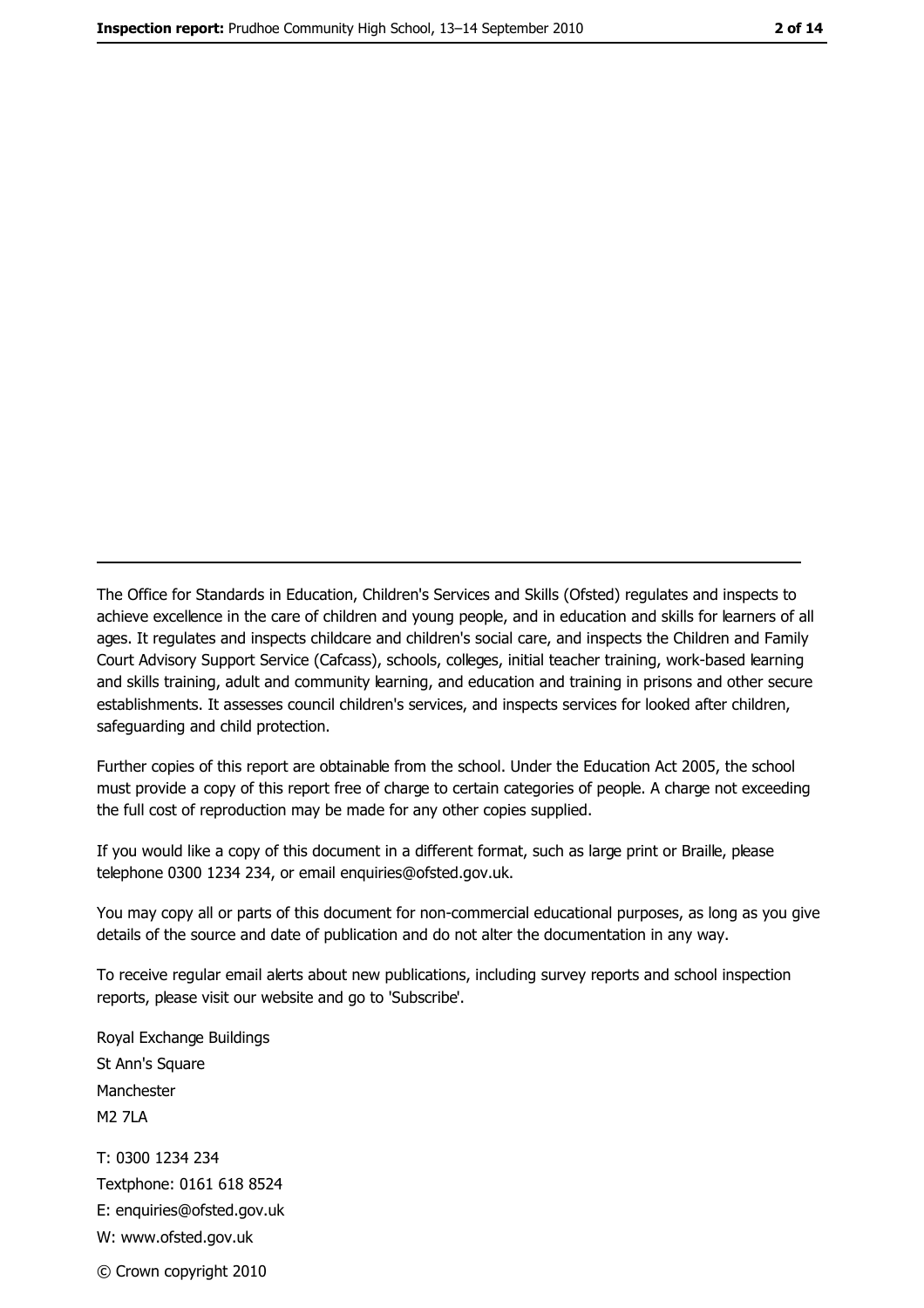# **Introduction**

This inspection was carried out by four additional inspectors. In the course of the inspection, 28 lessons were observed and 27 teachers and one higher level teaching assistant were seen. Meetings were held with groups of students, governors, staff and one parent. Inspectors observed the school's work, and looked at documents relating to the safeguarding of students, the school improvement plan, school attainment and tracking data, school records relating to the care of students with special educational needs and/or disabilities and vulnerable students. They also analysed the questionnaires returned by students, staff and 292 parents.

The inspection team reviewed many aspects of the school's work. It looked in detail at the following.

- Whether the school is eradicating variations in achievement between different  $\blacksquare$ groups of students.
- Whether the recent rise in attainment in English and mathematics is sustainable.  $\blacksquare$
- How well is the curriculum meeting the needs of different groups of students and  $\blacksquare$ ensuring their future economic well- being?
- How effectively is new leadership identifying and tackling areas for improvement?  $\blacksquare$

# **Information about the school**

The school is a smaller-than-average secondary school. Students are from predominantly White British heritage. The proportion of students known to be eligible for free school meals is below average; so too is the percentage of students who have special educational needs and/or disabilities, including a statement of special educational needs. The school holds specialist status for technology. It is a partner in the Tynedale Virtual College and has numerous links with other schools and colleges. The school holds a number of awards including Healthy School status.

Since the previous inspection, the school has undergone significant changes to staffing as a result of a demographic decline in the community. This has led to considerable, and unavoidable, staffing reduction, which has had a significant impact on staff morale. Staff changes have also played a part in the challenges the school has faced, especially with regard to maintaining a curriculum designed to meet the needs of all students.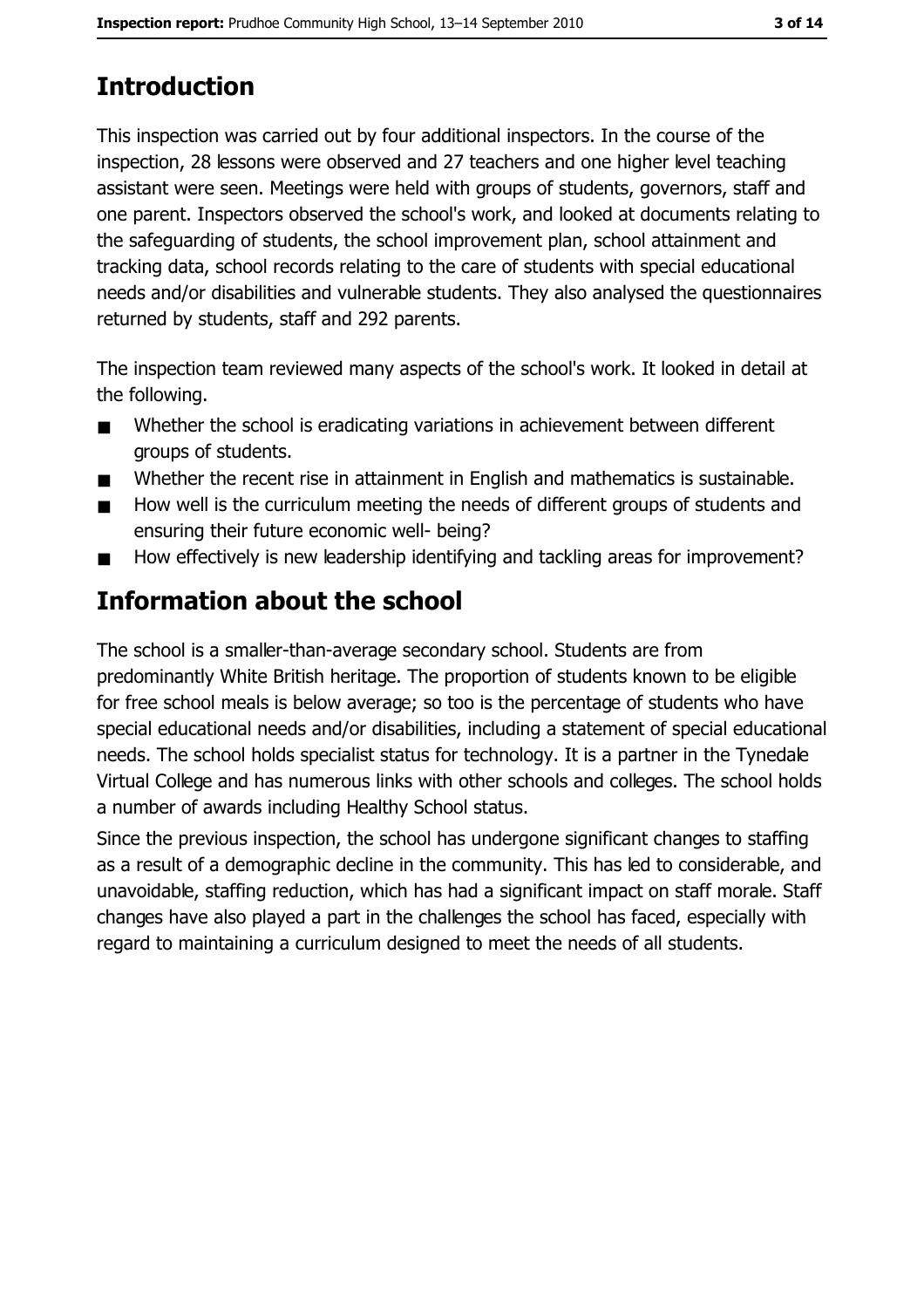# **Inspection judgements**

## Overall effectiveness: how good is the school?

### The school's capacity for sustained improvement

## **Main findings**

This is a good school, which has improved examination performance in Year 11 and the sixth form, while successfully managing unavoidable staffing reductions since the previous inspection. In managing the difficult challenges of the past year, while improving attainment, the school has shown it has a good capacity for further improvement. Students' attainment is above average and all groups, including students with special educational needs and/or disabilities, make good progress from their different starting points. Recent results show a significant rise in the percentage of students gaining A\*-C grades in English and mathematics. School tracking data indicates that students in Year 11 are on course to sustain above-average results in these subjects at the end of the year. Results in the sixth form are the best the school has achieved.

Teaching is good overall, with some that is outstanding. Good subject knowledge and good relationships with students underpin much of the good learning. Where progress is rapid it is because teachers make very good use of their assessment of prior learning to set a good level of challenge that stretches students' thinking. This practice is not yet sufficiently embedded to ensure good learning across the curriculum for all students. The good curriculum is well planned to meet the needs of different groups. The school's specialist subjects enhance learning and promote high standards. Specialist targets have been met or exceeded since the previous inspection. Technology and engineering courses have played a significant role in attracting students from partner schools in the Tynedale Virtual College partnership. Students are exceptionally well cared for and supported. They say that they have high levels of trust in adults and in the school's ability to tackle any concerns effectively. They feel very safe and secure in school and this helps them to develop strong personal qualities of sociability, caring and supportive attitudes, and a willingness to work hard to succeed. Students create a civilised, comfortable atmosphere in the school which helps all to flourish. This is a vibrant school, where students' contribution in and beyond the school is excellent.

Monitoring and evaluation by senior and middle leaders give the school an accurate picture of where it needs to improve. However, action to bring about improvement has not been equally effective in all departments. Some inconsistencies in practice remain which produce variations in performance between subjects that constrain the school's ambition to reach outstanding status. The school agrees with inspectors that there is a need to review and clarify roles and responsibilities of senior and middle leaders, given the high proportion of new staff this term, and to sharpen monitoring activities so that all staff are held to account for improving the school. Members of the governing body work effectively to support the school in many areas of its work. They do not yet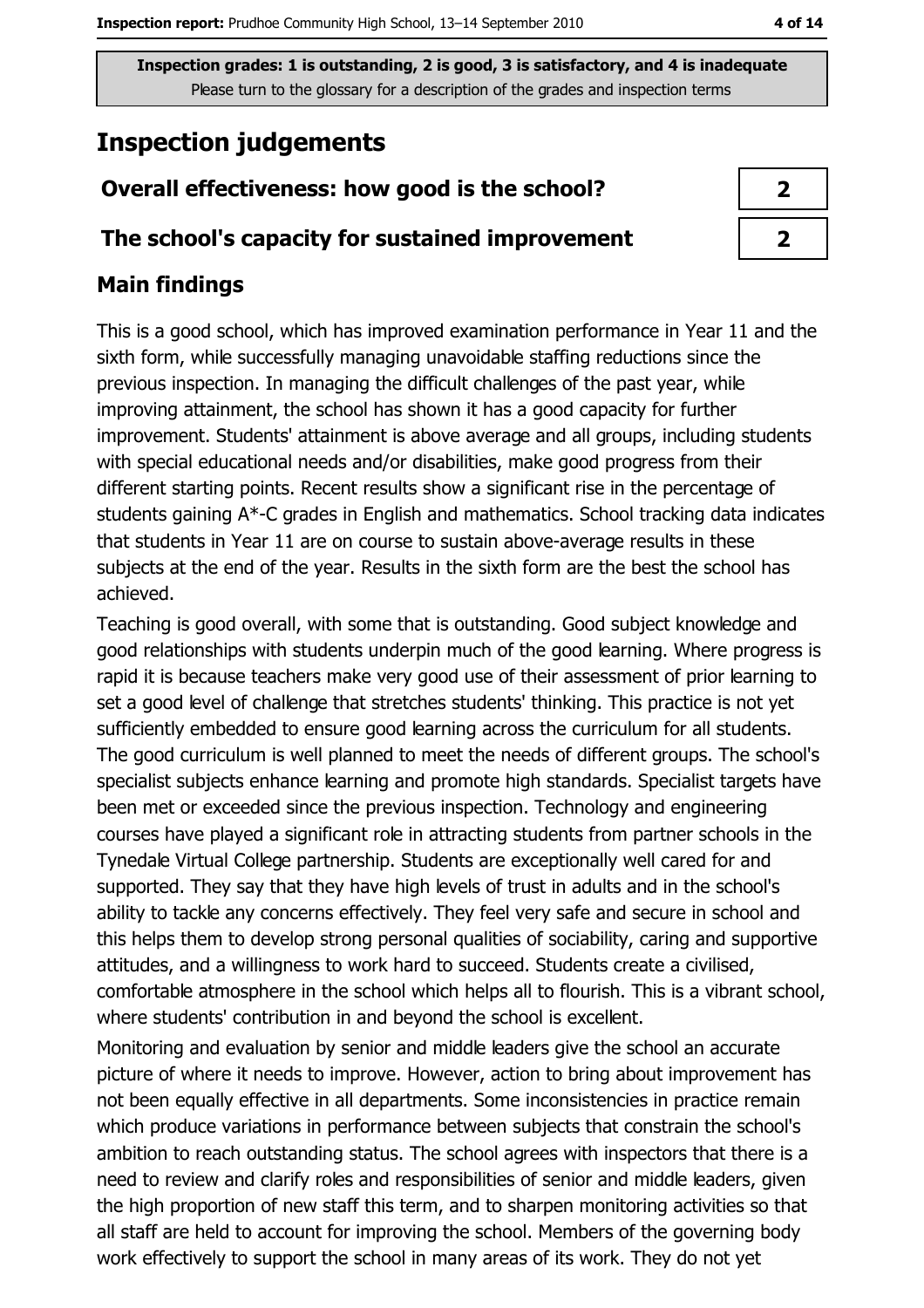sufficiently monitor the work of the school directly to inform themselves at first hand of where the school needs to improve.

## What does the school need to do to improve further?

- Improve consistency and the overall effectiveness of the school, by:  $\blacksquare$ 
	- clarifying the roles and responsibilities of senior and middle managers in monitoring departments, identifying and sharing good practice so that all students benefit from the best teaching and learning practices
	- ensuring that all departments adopt the agreed systems and approaches so that students benefit from consistency of provision and expectation
	- involve the governing body directly in monitoring the work of the school and its progress towards improvement targets.

## **Outcomes for individuals and groups of pupils**

Students' attainment is above average and overall they make good progress from their various starting points. Students with special educational needs and/or disabilities make similar progress to others because the curriculum is adapted well to meet their needs. There is a trend of rising attainment. Results in 2010 show a further rise in attainment in English and mathematics, with more students gaining grade C or above than in recent years. This is due to the departments' successful response to weaker results by focusing on early identification of students who were at risk of under-achieving. The performance of some subjects is consistently high, including drama, science, technology, physical education and history.

In lessons, students work hard and are keen to learn. Learning is rapid and most effective in lessons where students are expected to think and work independently, following brief, high quality explanations by teachers. In these lessons, students enjoy the challenge of meeting high expectations and the opportunity to work collaboratively with their peers. Students' behaviour is good. This creates a positive climate for learning and a friendly, secure atmosphere around the school site, so that students feel very safe when moving from room to room. Students have a strong sense of citizenship, seen clearly in the excellent contribution they make to their own and other communities, both locally and internationally. This helps them to develop into mature and caring young people who are aware of their rights and responsibilities as citizens of the future. Students have a good understanding of healthy lifestyles, of how to stay safe and how assess risks to their well-being; these qualities, together with their good basic skills, prepare them well for the future.

These are the grades for pupils' outcomes

 $\overline{2}$ 

The grades for attainment and attendance are: 1 is high; 2 is above average; 3 is broadly average; and 4 is low.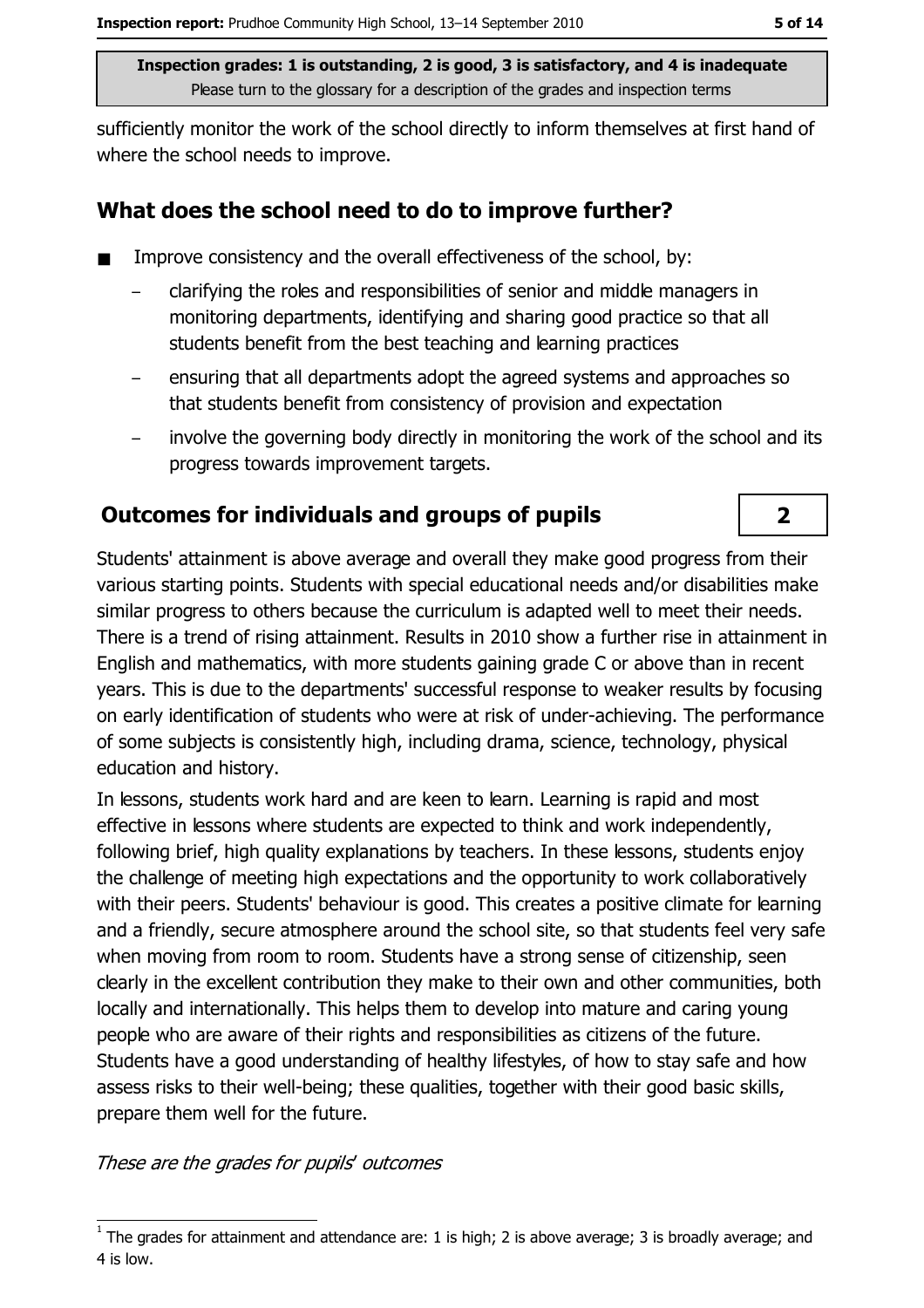| Pupils' achievement and the extent to which they enjoy their learning<br>Taking into account:                             | $\mathbf{2}$            |
|---------------------------------------------------------------------------------------------------------------------------|-------------------------|
| Pupils' attainment <sup>1</sup>                                                                                           | 2                       |
| The quality of pupils' learning and their progress                                                                        | 2                       |
| The quality of learning for pupils with special educational needs and/or<br>disabilities and their progress               | $\overline{2}$          |
| The extent to which pupils feel safe                                                                                      | 1                       |
| <b>Pupils' behaviour</b>                                                                                                  | $\overline{\mathbf{2}}$ |
| The extent to which pupils adopt healthy lifestyles                                                                       | $\overline{\mathbf{2}}$ |
| The extent to which pupils contribute to the school and wider community                                                   | 1                       |
| The extent to which pupils develop workplace and other skills that will<br>contribute to their future economic well-being | $\overline{\mathbf{2}}$ |
| Taking into account:                                                                                                      | $\overline{2}$          |
| Pupils' attendance <sup>1</sup>                                                                                           |                         |
| The extent of pupils' spiritual, moral, social and cultural development                                                   | 2                       |

#### How effective is the provision?

Where teaching and learning are good or better, students are motivated and engaged because planning identifies the needs of individuals and groups, and provides appropriate levels of work. Evidence of good planning, which was securely based on accurate assessment of students' learning, was seen across a range of subjects. Teachers' use of assessment to promote good learning is still variable in quality, though improving. Where this is good or better, the rate of learning is brisk because challenges stretch students' thinking without daunting their enthusiasm. Most teachers employ a range of teaching and learning strategies which keep students engaged and allow them to work in a variety of ways. When teaching is satisfactory, students are often passive for too long, have to listen to lengthy explanations and are not motivated to do their best. The skills of teaching assistants are not used to full advantage in all lessons, nor is there always evidence in teachers' planning of what their role is in students' learning.

The curriculum meets the needs of students well. Since the previous inspection the school has developed a wide range of courses to ensure that students of all abilities have pathways to success. The Foundation Learning course has proved very successful in motivating potentially reluctant learners to improve attendance and complete courses. School data show a significant drop in exclusions in this group of students and a rise in their attainment by the time they leave school. Excellent partnerships with local schools and colleges extend the range of subjects on offer so that students can choose from a wide range of academic and skills-based courses. The school's specialism makes a significant contribution to developing innovative approaches to learning and courses which attract students from a number of partner schools. Cross-curricular provision in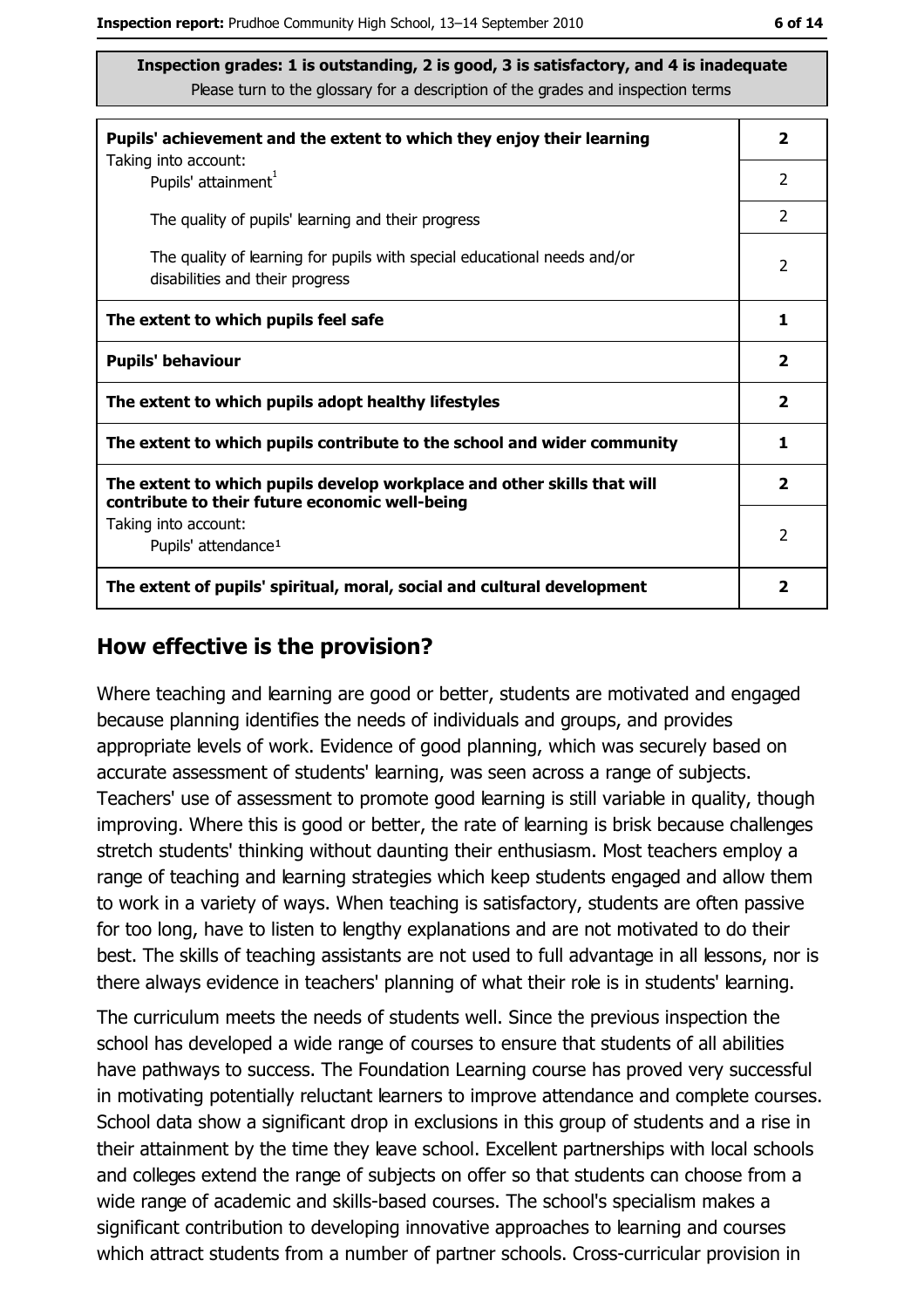applying basic skills is satisfactory and the school sees this as an area for development in its pursuit of higher standards in English and mathematics. Extra-curricular provision is excellent, with staff giving time to a vast range of clubs, which are highly valued by the many students who enjoy them.

Staff have excellent knowledge of students and their families. Their unflinching commitment to the care of students is highly valued by students and their parents, who have high levels of trust in the school's ability to support and guide them. Highly effective systems ensure that students who are vulnerable or have special educational needs and/or disabilities are well monitored by staff who are alert to their needs. Pastoral staff make excellent links with external services to provide the best and most appropriate support for individuals. Student welfare managers provide on the spot expert support through an open door policy which enables students to self-refer for help. This is seen by some students as a lifeline'. The school is now sharing its excellent multi-agency links with feeder First and Middle schools.

These are the grades for the quality of provision

| The quality of teaching                                                                                    |  |
|------------------------------------------------------------------------------------------------------------|--|
| Taking into account:<br>The use of assessment to support learning                                          |  |
|                                                                                                            |  |
| The extent to which the curriculum meets pupils' needs, including, where<br>relevant, through partnerships |  |
| The effectiveness of care, guidance and support                                                            |  |

## How effective are leadership and management?

Senior leaders have been appropriately focused on raising attainment in English and mathematics since the previous inspection. Increasingly effective use of tracking data has seen a rising trend of performance in English and mathematics and in the overall attainment of students. New senior and middle managers have brought a new perspective and experience to the school which, by complementing existing strengths in leadership, have the potential to accelerate progress and achieve greater consistency in the quality of provision and performance between departments.

Members of the governing body have successfully tackled significant issues of staffing reduction and buildings management since the previous inspection. They ensure that the school adopts good practice for safeguarding students and that equality of opportunity is well promoted. They have been less involved in directly monitoring the work of the school so they have less impact on supporting the school to tackle weaknesses. They have a low profile among staff, some of whom are not clear what their role is or know of the direct, practical support that many governors give to the school. Governors engage well with parents and students; they take note of and act upon their views of the school.

Demographic changes in the local area have led to considerable, and unavoidable,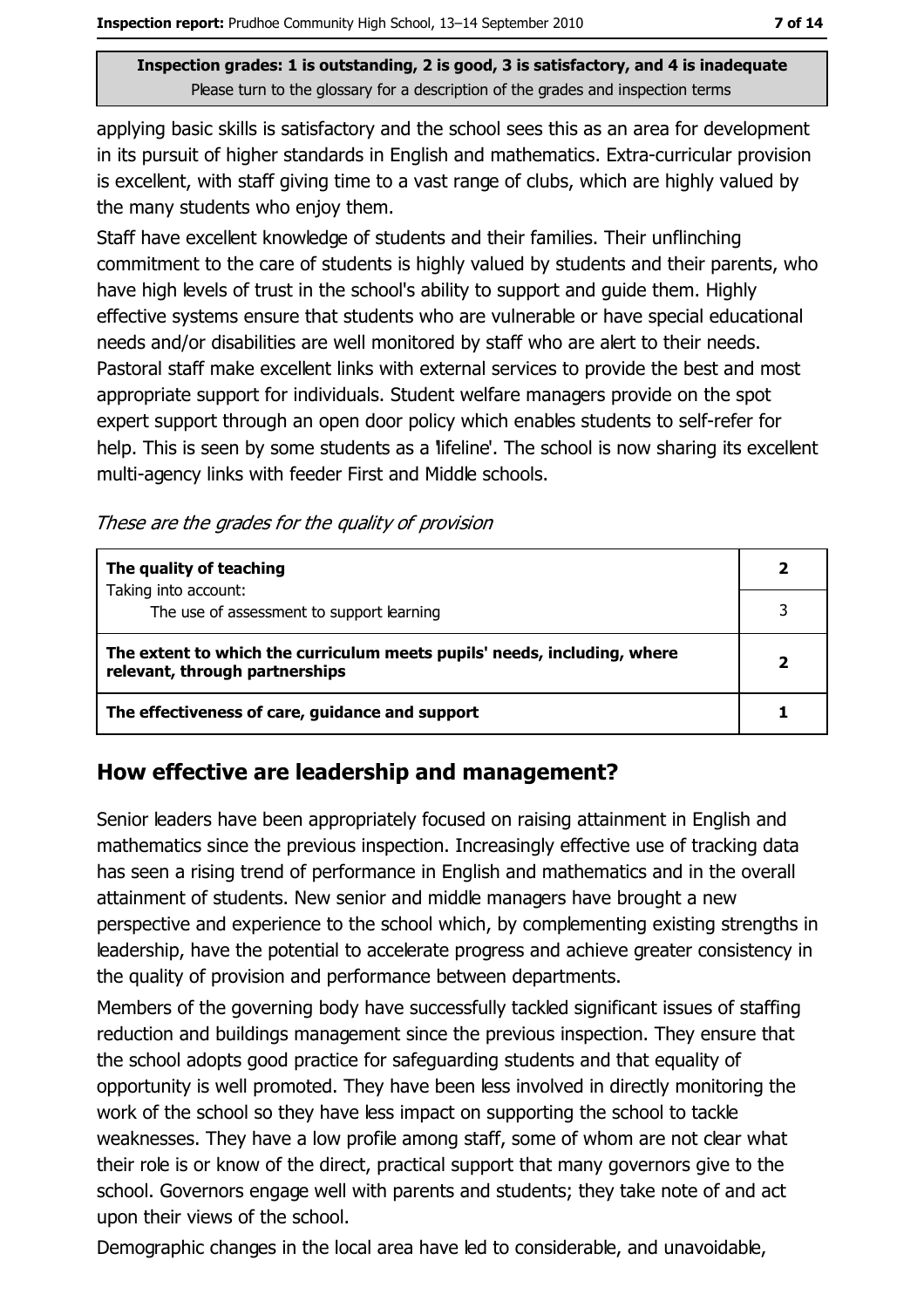staffing reduction, which has had a significant impact on staff morale. Staff changes have also played a part in the challenges the school has faced, especially with regard to maintaining a curriculum designed to meet the needs of all students.

Excellent links with parents and carers ensure they are well informed about and involved in their children's learning. The school knows and serves its own community and others farther afield well and contributes well to community cohesion. Students are well involved at both local and international level in reaching out and giving support. The school is now keen to develop more links within the United Kingdom to extend students' first hand knowledge of the diversity of its society.

These are the grades for leadership and management

| The effectiveness of leadership and management in embedding ambition and<br>driving improvement                                                                     | $\overline{\mathbf{2}}$ |
|---------------------------------------------------------------------------------------------------------------------------------------------------------------------|-------------------------|
| Taking into account:<br>The leadership and management of teaching and learning                                                                                      | 2                       |
| The effectiveness of the governing body in challenging and supporting the<br>school so that weaknesses are tackled decisively and statutory responsibilities<br>met | 3                       |
| The effectiveness of the school's engagement with parents and carers                                                                                                | 1                       |
| The effectiveness of partnerships in promoting learning and well-being                                                                                              | 1                       |
| The effectiveness with which the school promotes equality of opportunity and<br>tackles discrimination                                                              | $\overline{\mathbf{2}}$ |
| The effectiveness of safeguarding procedures                                                                                                                        | $\overline{\mathbf{2}}$ |
| The effectiveness with which the school promotes community cohesion                                                                                                 | $\mathbf{2}$            |
| The effectiveness with which the school deploys resources to achieve<br>value for money                                                                             | $\mathbf{2}$            |

## **Sixth form**

Outcomes for students are good overall. There has been a rising trend of attainment since the previous inspection and this year's results are above average. Results show that students generally make good progress from their starting points. Sixth form leaders acknowledge a need to reduce differences in performance between subjects and have improvements to the quality of tracking, and monitoring the quality of teaching, as priorities this year. Students' personal development and well-being are outstanding. Students are mature, responsible young adults who contribute much to the school and the wider community, which prepares them well for the future. They act as mentors to younger students, organise social events and fund raising and have played a major role in improving the quality and range of food available in the school canteen. Each year a group of sixth form students is elected to the governing body where they further influence the quality of provision in the school.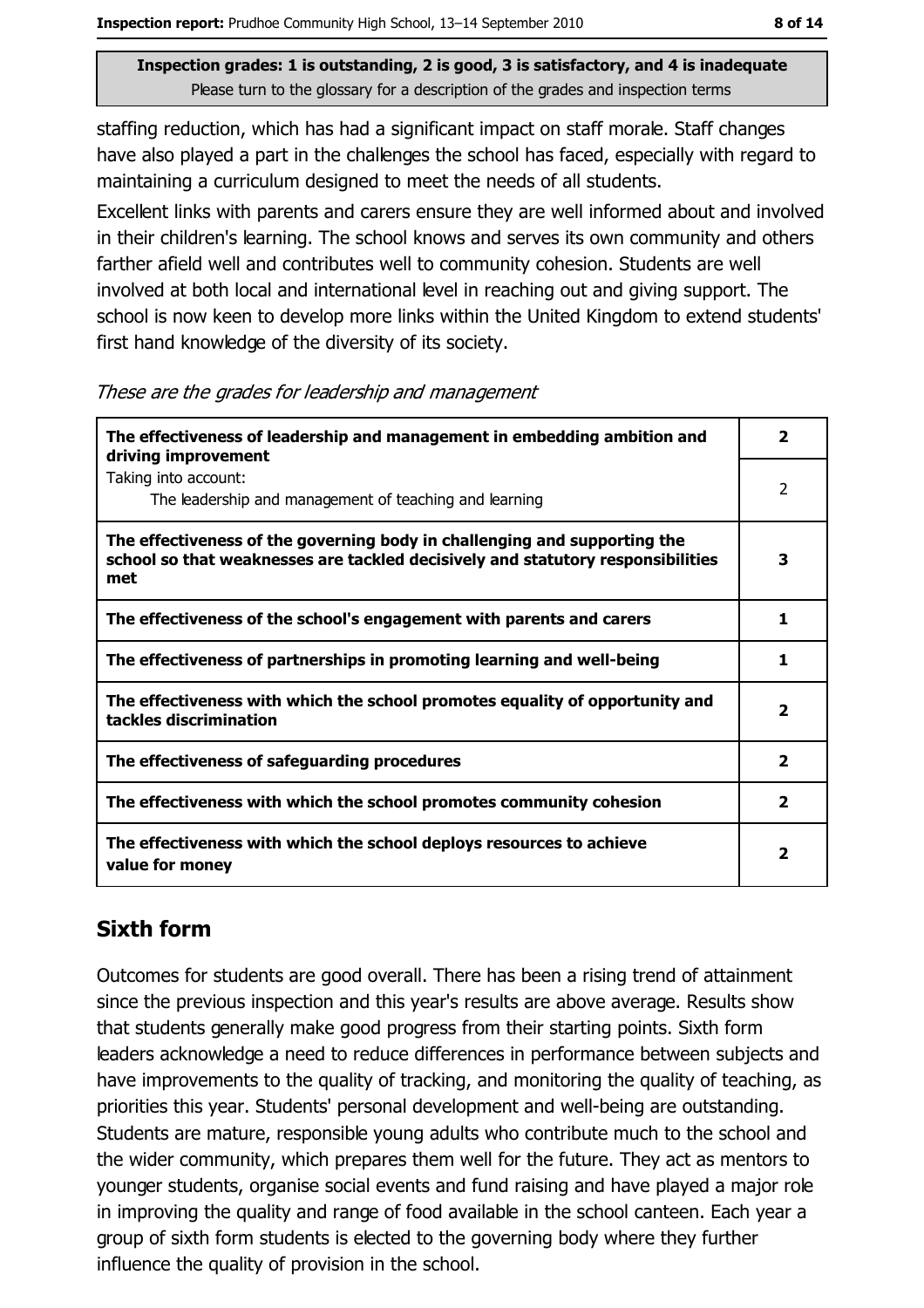Good teaching, based on good subject knowledge and well-planned learning ensures students are motivated and work hard. While some teachers set targets for students and remind them how they can achieve these, this is not consistent practice. Where teachers are not so vigilant about target setting and tracking, learning is not as brisk so progress is slower. The good range of subjects gives students plenty of choice to find the right pathways for their aspirations. Transition to the sixth form is very well planned, with good information about courses and useful induction activities, which help students prepare for independent study. Students say they feel well supported and have high levels of trust in teachers to advise them well. Leadership in the sixth form is good. From this term it is shared by two senior staff, who are keen to improve performance through taking action to improve areas of relative weakness.

These are the grades for the sixth form

| <b>Overall effectiveness of the sixth form</b>                  |  |  |
|-----------------------------------------------------------------|--|--|
| Taking into account:<br>Outcomes for students in the sixth form |  |  |
| The quality of provision in the sixth form                      |  |  |
| Leadership and management of the sixth form                     |  |  |

## **Views of parents and carers**

Parents and carers are overwhelmingly supportive of the school. They feel that the school keeps their children safe and takes good care of them. Inspectors support these views, but they did make recommendations to the school about some aspect of site management and communicating new systems to parents and carers, which the school accepted. Parents and carers praised the school for many things including, 'very good support for children with learning difficulties' and 'excellent arrangements to prepare my son for joining the school'. Inspectors also support these views, many of which are echoed in the body of the report.

A few parents of older students expressed concerns about the effect of staffing changes on their children's curriculum. These concerns were not echoed by students in their discussion with inspectors. Inspectors acknowledge the school has had to manage unavoidable staff reduction, but judges that this been done in a way to minimise impact on the students' learning given the scale of reductions. A small number of parents and carers also raised concerns about inconsistency in the quality of teaching their children receive, and variations in practice between teachers. Inspectors acknowledge that this can have an impact on the progress that students make overall in their curriculum and have recommended that the school improves consistency and shares the best practice for the benefit of all students.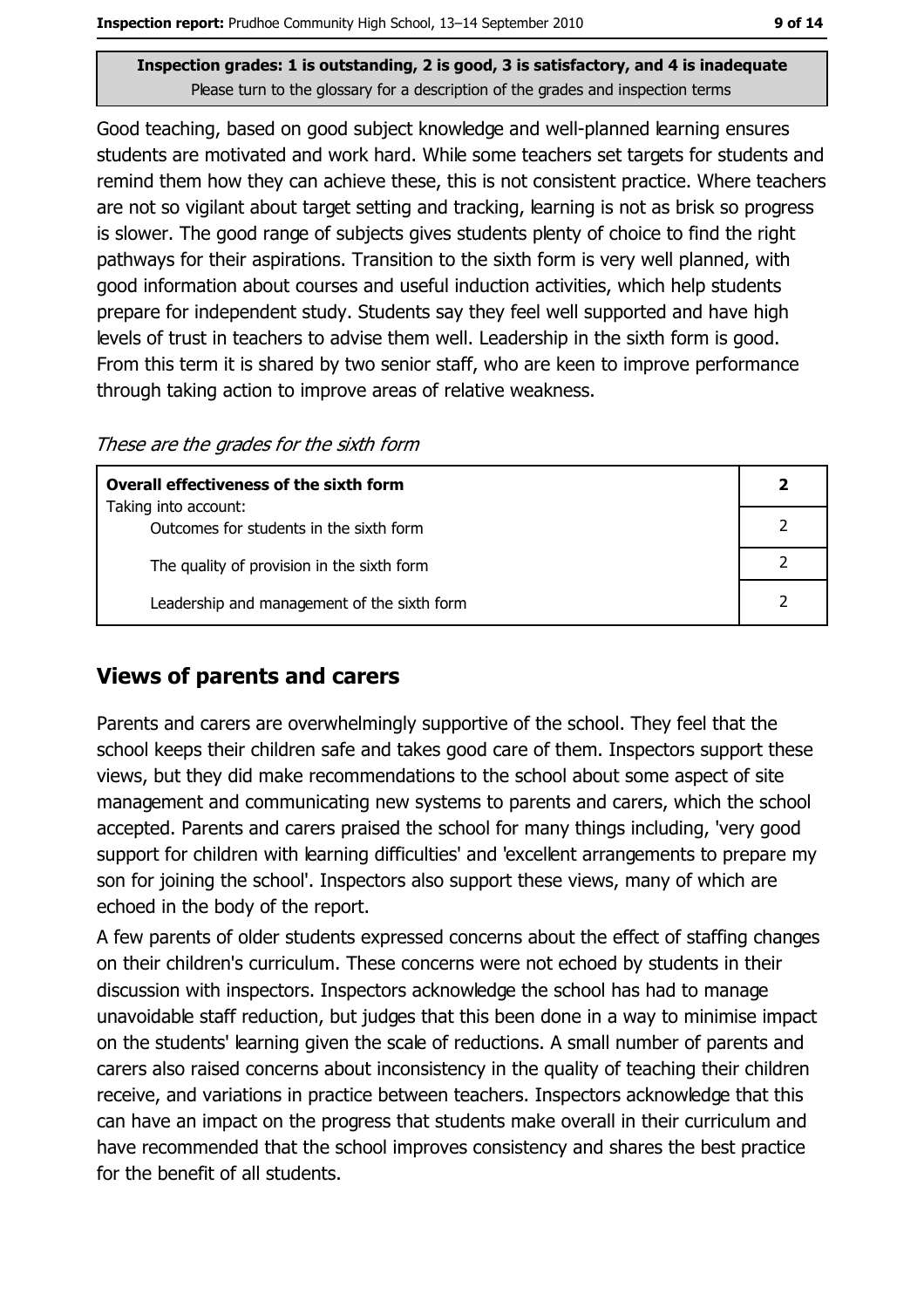#### Responses from parents and carers to Ofsted's questionnaire

Ofsted invited all the registered parents and carers of pupils registered at Prudhoe Community High School to complete a questionnaire about their views of the school.

In the questionnaire, parents and carers were asked to record how strongly they agreed with 13 statements about the school.

The inspection team received 292 completed questionnaires by the end of the on-site inspection. In total, there are 780 pupils registered at the school.

| <b>Statements</b>                                                                                                                                                                                                                                       | <b>Strongly</b><br><b>Agree</b> |               | <b>Agree</b> |               | <b>Disagree</b> |                | <b>Strongly</b><br>disagree |                |
|---------------------------------------------------------------------------------------------------------------------------------------------------------------------------------------------------------------------------------------------------------|---------------------------------|---------------|--------------|---------------|-----------------|----------------|-----------------------------|----------------|
|                                                                                                                                                                                                                                                         | <b>Total</b>                    | $\frac{1}{2}$ | <b>Total</b> | $\frac{0}{0}$ | <b>Total</b>    | $\frac{1}{2}$  | <b>Total</b>                | $\frac{1}{2}$  |
| My child enjoys school                                                                                                                                                                                                                                  | 94                              | 32            | 186          | 64            | 6               | $\overline{2}$ | 4                           | $\mathbf{1}$   |
| The school keeps my child<br>safe                                                                                                                                                                                                                       | 79                              | 27            | 193          | 66            | 6               | $\overline{2}$ | $\overline{2}$              | $\mathbf{1}$   |
| The school informs me<br>about my child's progress                                                                                                                                                                                                      | 61                              | 21            | 183          | 63            | 15              | 5              | 6                           | $\overline{2}$ |
| My child is making enough<br>progress at this school                                                                                                                                                                                                    | 84                              | 29            | 160          | 55            | 14              | 5              | $\mathbf{1}$                | 0              |
| The teaching is good at this<br>school                                                                                                                                                                                                                  | 73                              | 25            | 175          | 60            | 11              | 4              | 3                           | $\mathbf{1}$   |
| The school helps me to<br>support my child's learning                                                                                                                                                                                                   | 58                              | 20            | 173          | 59            | 27              | 9              | 8                           | 3              |
| The school helps my child to<br>have a healthy lifestyle                                                                                                                                                                                                | 47                              | 16            | 184          | 63            | 29              | 10             | 6                           | $\overline{2}$ |
| The school makes sure that<br>my child is well prepared for<br>the future (for example<br>changing year group,<br>changing school, and for<br>children who are finishing<br>school, entering further or<br>higher education, or<br>entering employment) | 83                              | 28            | 167          | 57            | 13              | 4              | $\overline{4}$              | $\mathbf{1}$   |
| The school meets my child's<br>particular needs                                                                                                                                                                                                         | 70                              | 24            | 179          | 61            | 11              | 4              | 5                           | $\overline{2}$ |
| The school deals effectively<br>with unacceptable behaviour                                                                                                                                                                                             | 67                              | 23            | 165          | 57            | 19              | 7              | 4                           | $\mathbf{1}$   |
| The school takes account of<br>my suggestions and<br>concerns                                                                                                                                                                                           | 55                              | 19            | 157          | 54            | 22              | 8              | $\overline{4}$              | $\mathbf{1}$   |
| The school is led and<br>managed effectively                                                                                                                                                                                                            | 84                              | 29            | 165          | 57            | 11              | 4              | 5                           | $\overline{2}$ |
| Overall, I am happy with my<br>child's experience at this<br>school                                                                                                                                                                                     | 100                             | 34            | 168          | 58            | $\overline{4}$  | $\mathbf{1}$   | 5                           | $\overline{2}$ |

The table above summarises the responses that parents and carers made to each statement. The percentages indicate the proportion of parents and carers giving that response out of the total number of completed questionnaires. Where one or more parents and carers chose not to answer a particular question, the percentages will not add up to 100%.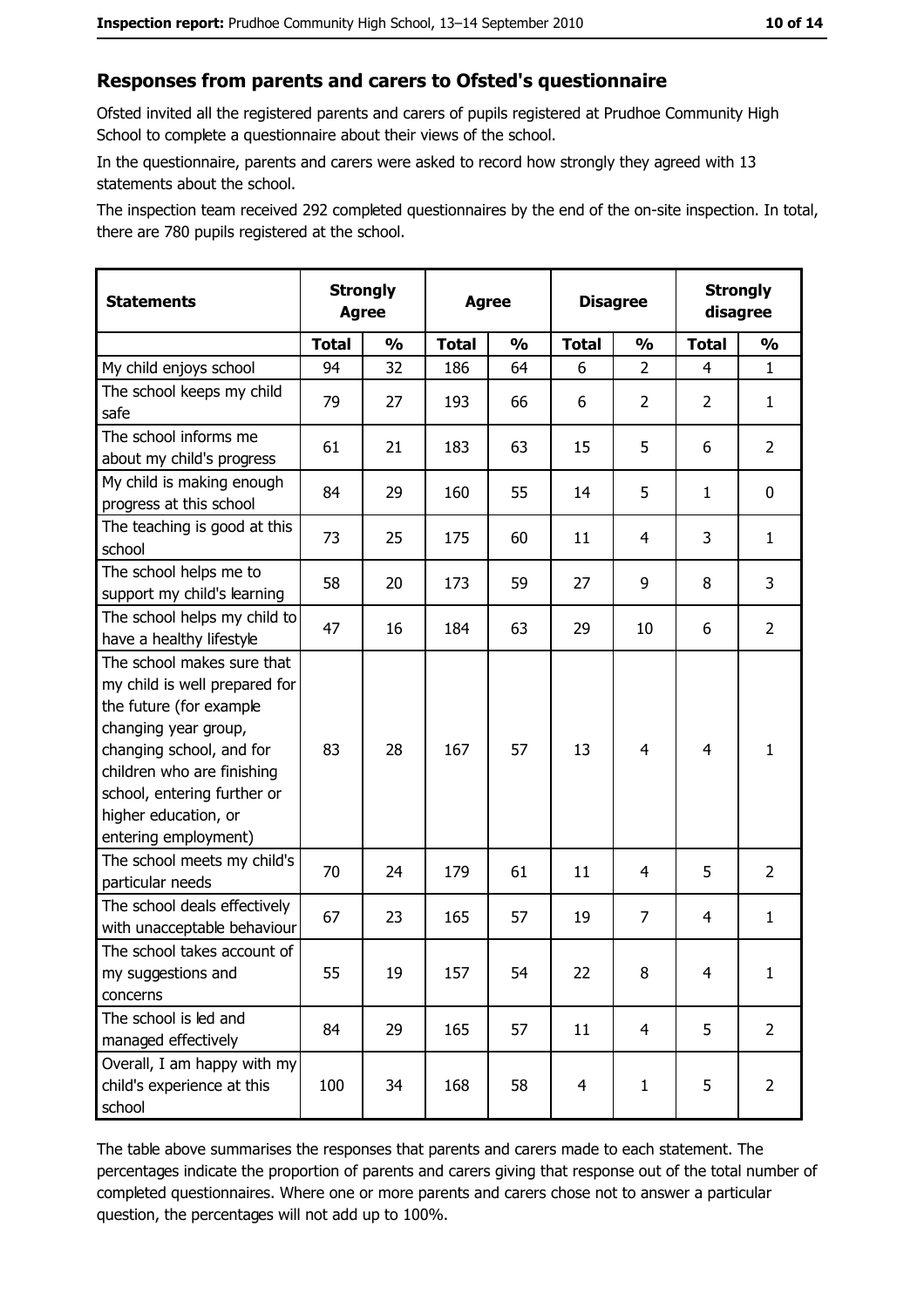## Glossary

| <b>Grade</b> | <b>Judgement</b> | <b>Description</b>                                                                                                                                                                                                               |
|--------------|------------------|----------------------------------------------------------------------------------------------------------------------------------------------------------------------------------------------------------------------------------|
| Grade 1      | Outstanding      | These features are highly effective. An oustanding<br>school provides exceptionally well for its pupils' needs.                                                                                                                  |
| Grade 2      | Good             | These are very positive features of a school. A school<br>that is good is serving its pupils well.                                                                                                                               |
| Grade 3      | Satisfactory     | These features are of reasonable quality. A satisfactory<br>school is providing adequately for its pupils.                                                                                                                       |
| Grade 4      | Inadequate       | These features are not of an acceptable standard. An<br>inadequate school needs to make significant<br>improvement in order to meet the needs of its pupils.<br>Ofsted inspectors will make further visits until it<br>improves. |

## What inspection judgements mean

## **Overall effectiveness of schools**

|                       | Overall effectiveness judgement (percentage of<br>schools) |      |                     |                   |
|-----------------------|------------------------------------------------------------|------|---------------------|-------------------|
| <b>Type of school</b> | <b>Outstanding</b>                                         | Good | <b>Satisfactory</b> | <b>Inadequate</b> |
| Nursery schools       | 58                                                         | 36   | 4                   | $\overline{2}$    |
| Primary schools       | 8                                                          | 43   | 40                  | 9                 |
| Secondary schools     | 10                                                         | 35   | 42                  | 13                |
| Sixth forms           | 13                                                         | 39   | 45                  | 3                 |
| Special schools       | 33                                                         | 42   | 20                  | 4                 |
| Pupil referral units  | 18                                                         | 40   | 29                  | 12                |
| All schools           | 11                                                         | 42   | 38                  | 9                 |

New school inspection arrangements were introduced on 1 September 2009. This means that inspectors now make some additional judgements that were not made previously.

The data in the table above are for the period 1 September 2009 to 31 March 2010 and are the most recently published data available (see www.ofsted.gov.uk). Please note that the sample of schools inspected during the autumn and spring terms 2009/10 was not representative of all schools nationally, as weaker schools are inspected more frequently than good or outstanding schools.

Percentages are rounded and do not always add exactly to 100. Secondary school figures include those that have sixth forms, and sixth form figures include only the data specifically for sixth form inspection judgements.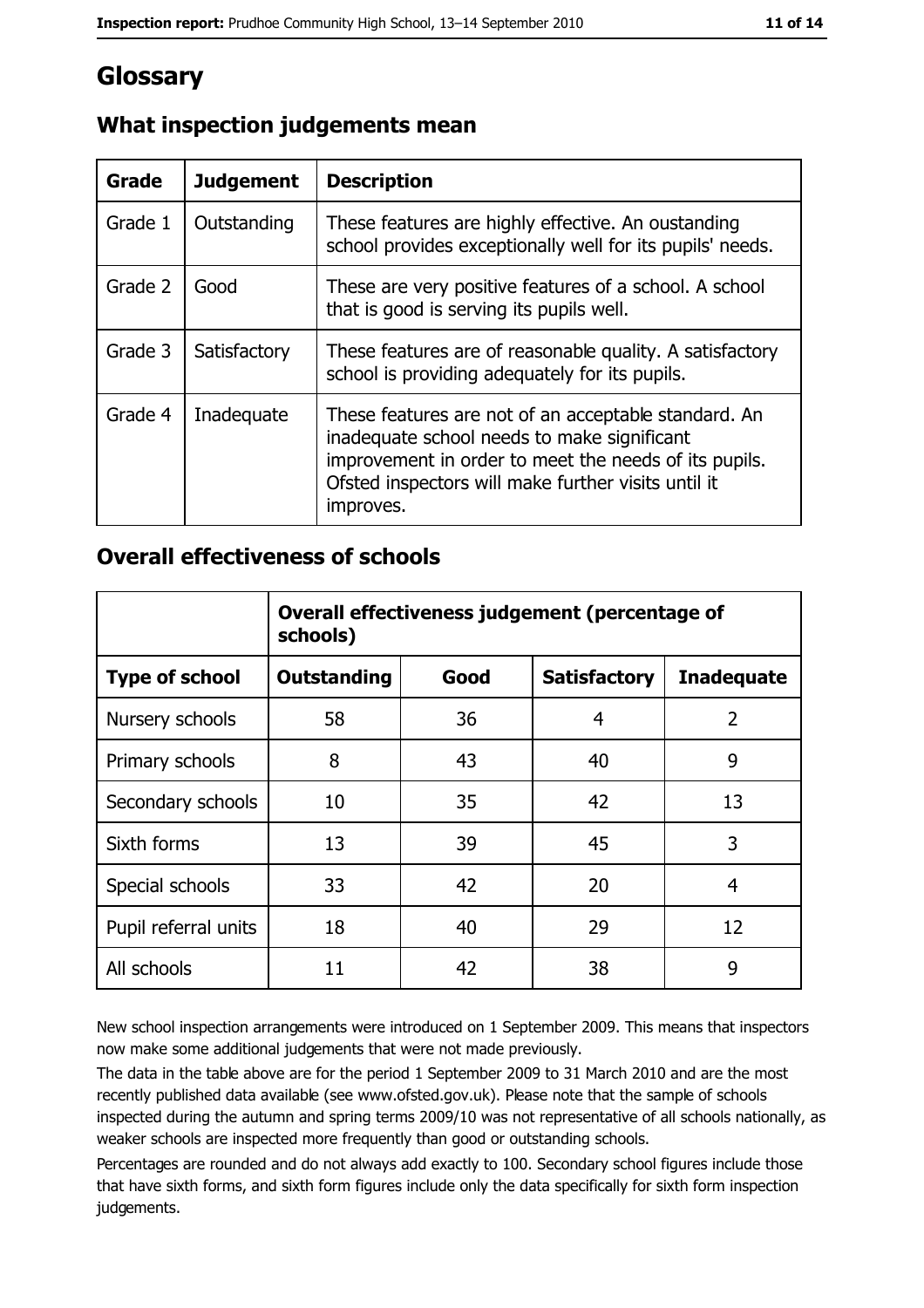# **Common terminology used by inspectors**

| Achievement:                  | the progress and success of a pupil in<br>their learning, development or training.                                                                                                                                                                                                                           |
|-------------------------------|--------------------------------------------------------------------------------------------------------------------------------------------------------------------------------------------------------------------------------------------------------------------------------------------------------------|
| Attainment:                   | the standard of the pupils' work shown by<br>test and examination results and in<br>lessons.                                                                                                                                                                                                                 |
| Capacity to improve:          | the proven ability of the school to<br>continue improving. Inspectors base this<br>judgement on what the school has<br>accomplished so far and on the quality of<br>its systems to maintain improvement.                                                                                                     |
| Leadership and management:    | the contribution of all the staff with<br>responsibilities, not just the headteacher,<br>to identifying priorities, directing and<br>motivating staff and running the school.                                                                                                                                |
| Learning:                     | how well pupils acquire knowledge,<br>develop their understanding, learn and<br>practise skills and are developing their<br>competence as learners.                                                                                                                                                          |
| <b>Overall effectiveness:</b> | inspectors form a judgement on a school's<br>overall effectiveness based on the findings<br>from their inspection of the school. The<br>following judgements, in particular,<br>influence what the overall effectiveness<br>judgement will be.                                                               |
|                               | The school's capacity for sustained<br>improvement.<br>Outcomes for individuals and groups<br>of pupils.<br>The quality of teaching.<br>The extent to which the curriculum<br>meets pupil's needs, including where<br>relevant, through partnerships.<br>The effectiveness of care, guidance<br>and support. |
| Progress:                     | the rate at which pupils are learning in<br>lessons and over longer periods of time. It<br>is often measured by comparing the<br>pupils' attainment at the end of a key<br>stage with their attainment when they<br>started.                                                                                 |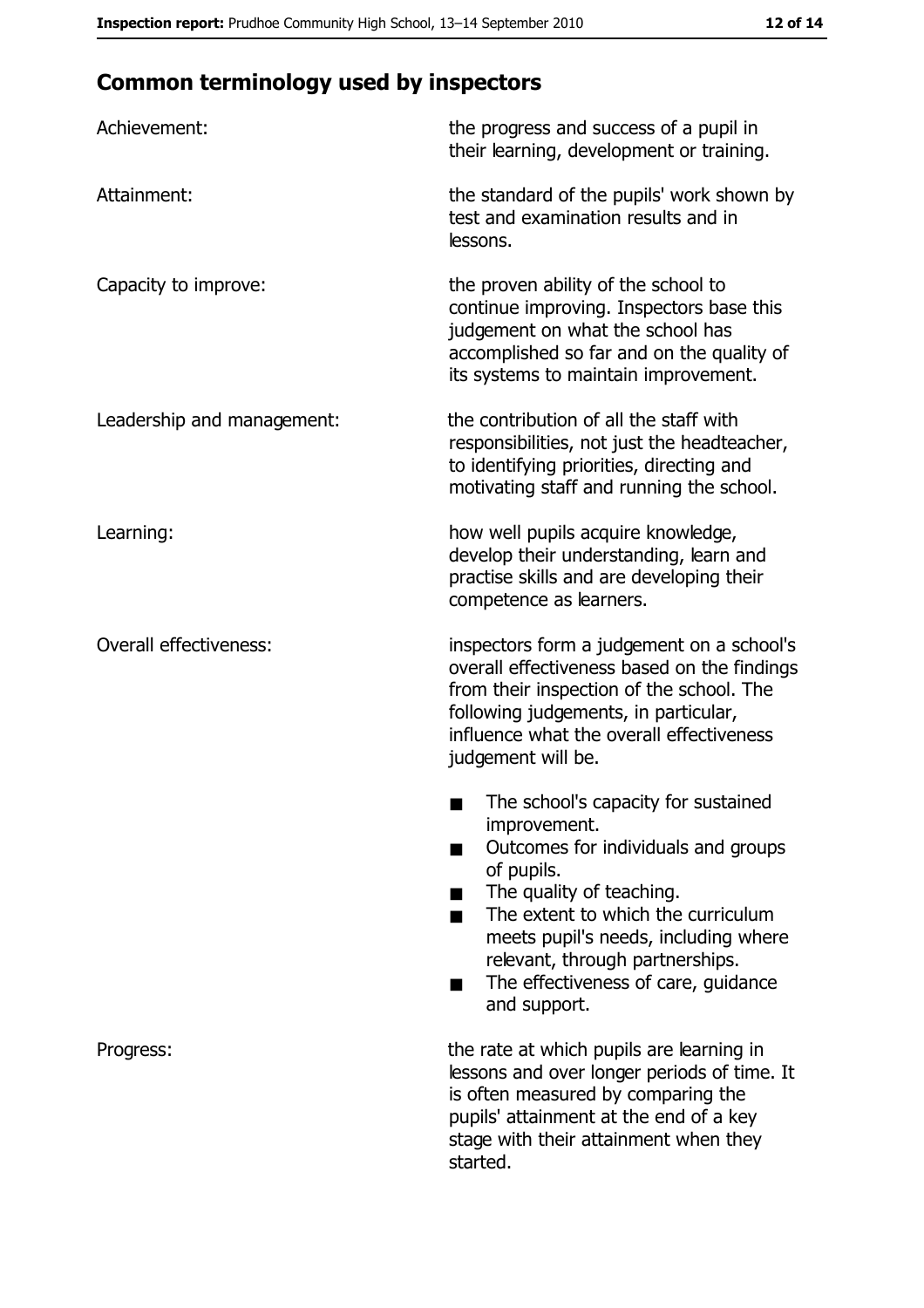This letter is provided for the school, parents and carers to share with their children. It describes Ofsted's main findings from the inspection of their school.



15 September 2010

**Dear Students** 

Inspection of Prudhoe Community High School, Prudhoe, NE42 5LJ

Thank you for the friendly way you welcomed us to your school during the recent inspection. The inspection team thoroughly enjoyed meeting you and listening to your views. You will be pleased to know that we have judged your school to be good, which means it helps you make good progress and achieve well, both in the main school and in the sixth form.

There are many aspects of your school that are impressive, notably your mature attitudes, good behaviour and sociability. We did note that you remained polite and good humoured despite the awful weather! You benefit from excellent care and support and told us of the confidence you have in all staff to look after you, and how much you appreciate this. You are well taught and enjoy a varied and well-planned curriculum. The amount of extra-curricular activity and school trips are other very impressive aspects of your school. It was good to hear that you make the most of them. Your school prepares you well for the future, in developing your personal skills, independence and your sense of responsibility for others.

Your school has succeeded in maintaining these good standards and provision despite some difficult recent challenges, when unavoidable staffing changes have had to be managed. Senior staff and governors have worked hard to minimise the impact of these, though we understand that some of you are disappointed by changes to your teachers this term, we agree with the school that they were unavoidable. We also have confidence in the school to continue to manage your learning successfully in the future, as it has done in the past.

We have asked the school to make some improvements to monitoring the effect of its changes and improvements so that the good and sometimes outstanding practice in some areas is shared right across the school so that it continues towards its goal of becoming an outstanding school. You are just the people to help it on its way.

Yours sincerely,

Mrs Moira Fitzpatrick

Lead Inspector